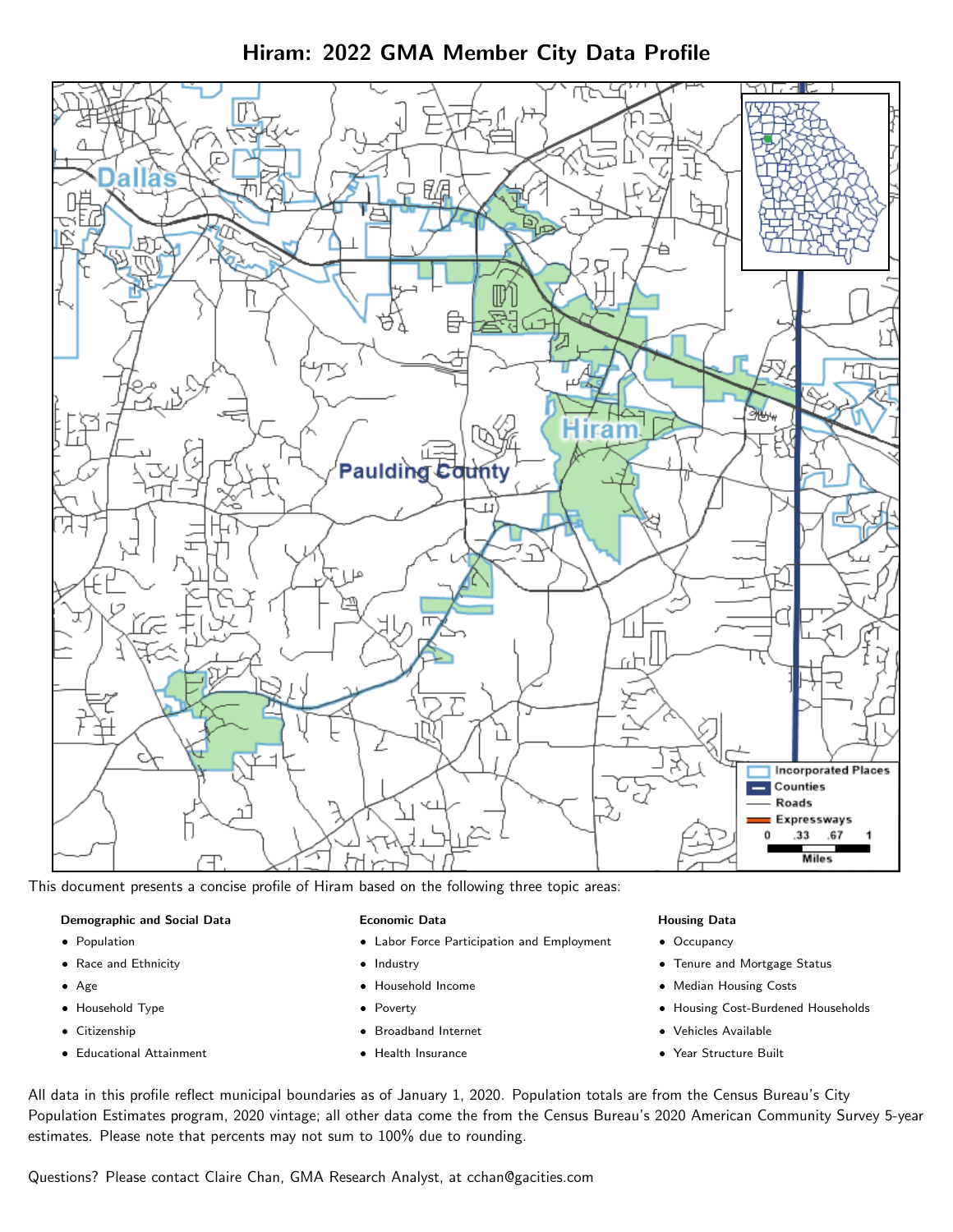# Hiram: Demographic and Social





**Citizenship** 



Source: American Community Survey, 2020 5-year estimates, table B05002 Source: American Community Survey, 2020 5-year estimates, table B15002

Race and Ethnicity



Source: U.S. Census Bureau, City Population Estimates, 2020 vintage Source: American Community Survey, 2020 5-year estimates, table B03002

## Household Type



Source: American Community Survey, 2020 5-year estimates, table B01001 Source: American Community Survey, 2020 5-year estimates, table B11001

#### Educational Attainment



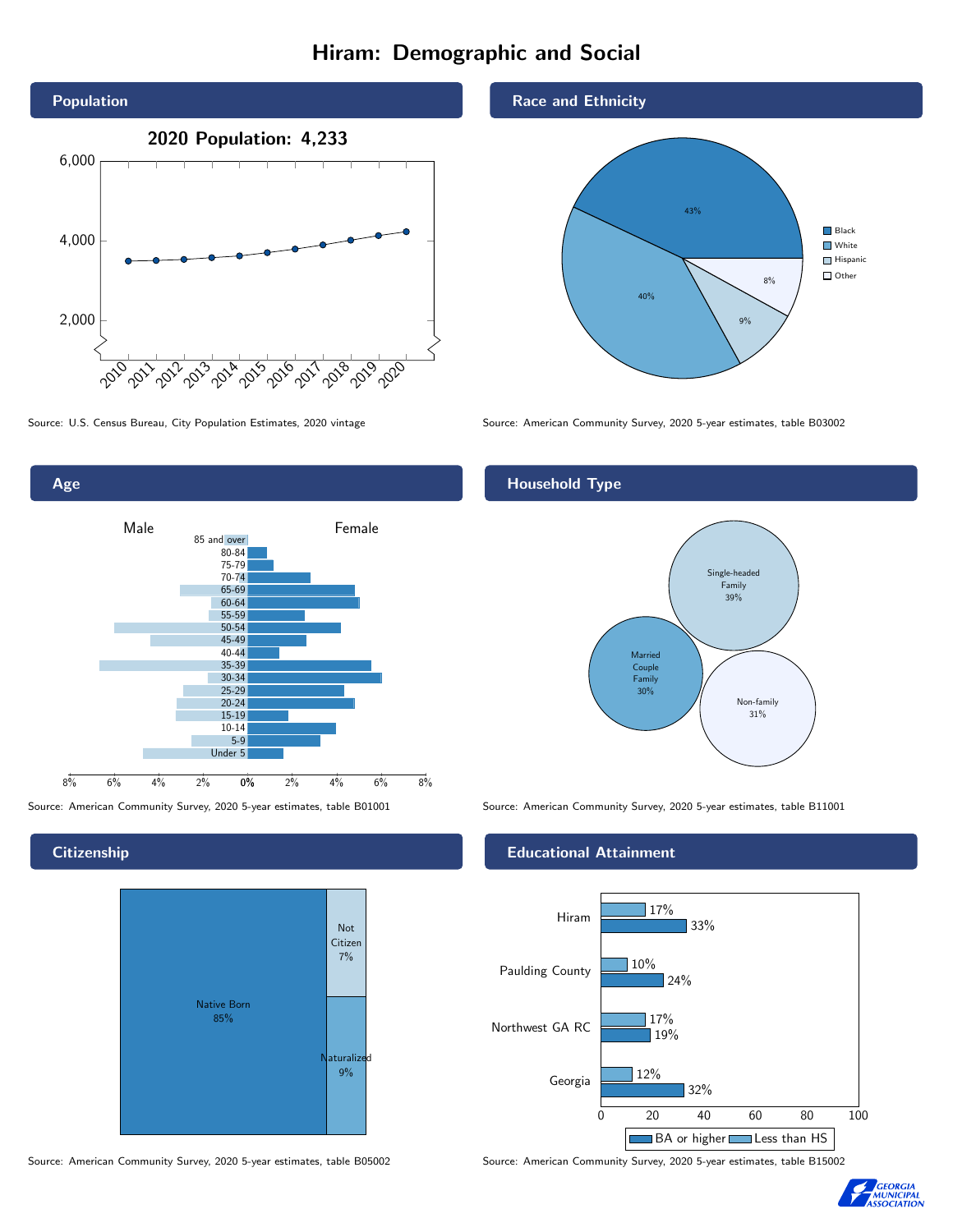# Hiram: Economic



Source: American Community Survey, 2020 5-year estimates, table B23001 Note: Unemployment rate is based upon the civilian labor force.



Source: American Community Survey, 2020 5-year estimates, tables B19013 and B19025 Source: American Community Survey, 2020 5-year estimates, table B17010



#### Industry

| Agriculture, forestry, fishing and hunting, and mining      | $0\%$ |
|-------------------------------------------------------------|-------|
| Construction                                                | 10%   |
| Manufacturing                                               | 15%   |
| <b>Wholesale Trade</b>                                      | 3%    |
| Retail Trade                                                | 15%   |
| Transportation and warehousing, and utilities               | 5%    |
| Information                                                 | $1\%$ |
| Finance and insurance, real estate, rental, leasing         | 5%    |
| Professional, scientific, mgt, administrative, waste mgt    | 10%   |
| Educational services, and health care and social assistance | 16%   |
| Arts, entertainment, recreation, accommodation, food        | 5%    |
| service                                                     |       |
| Other services, except public administration                | 6%    |
| Public administration                                       | 8%    |

Source: American Community Survey, 2020 5-year estimates, table C24030





## **Health Insurance**



Source: American Community Survey, 2020 5-year estimates, table B28002 Source: American Community Survey, 2020 5-year estimates, table B18135